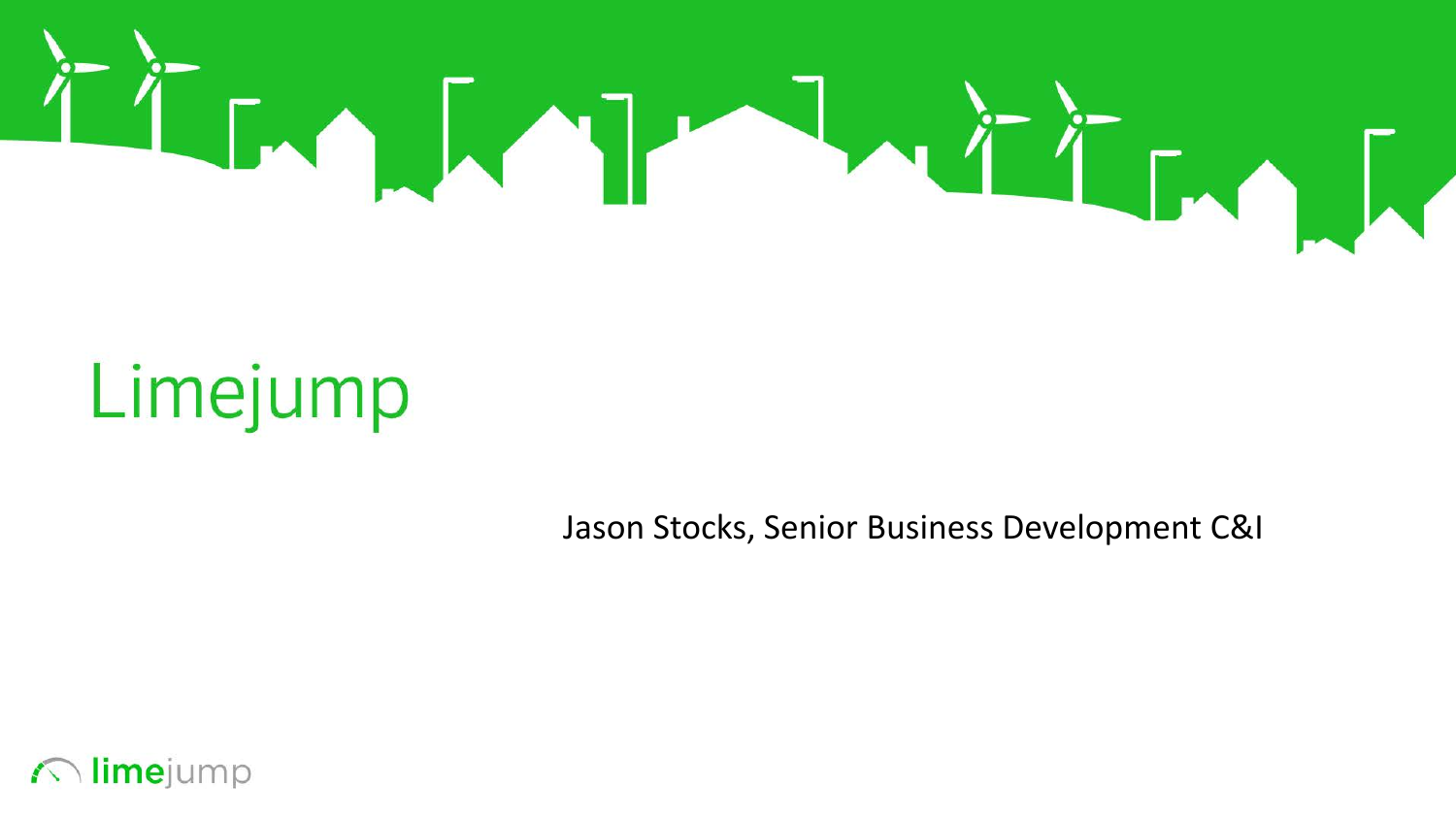### A transitioning energy market – growing need for new flexibility



\* Figures are estimates and would not account for new technologies such as batteries. The 2030 figures are total potentials available and not necessarily what the system will need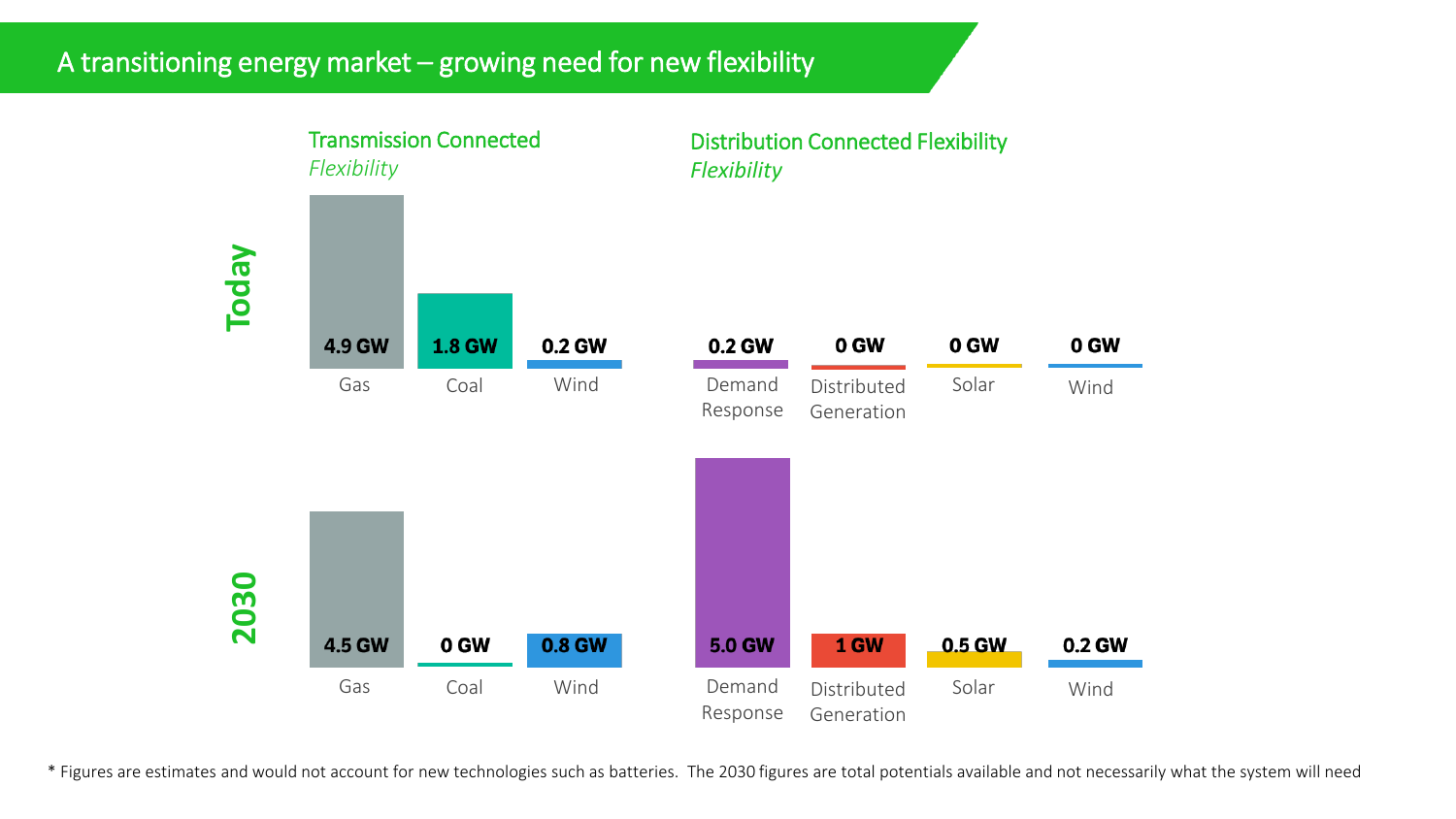### **WHAT WE DO**

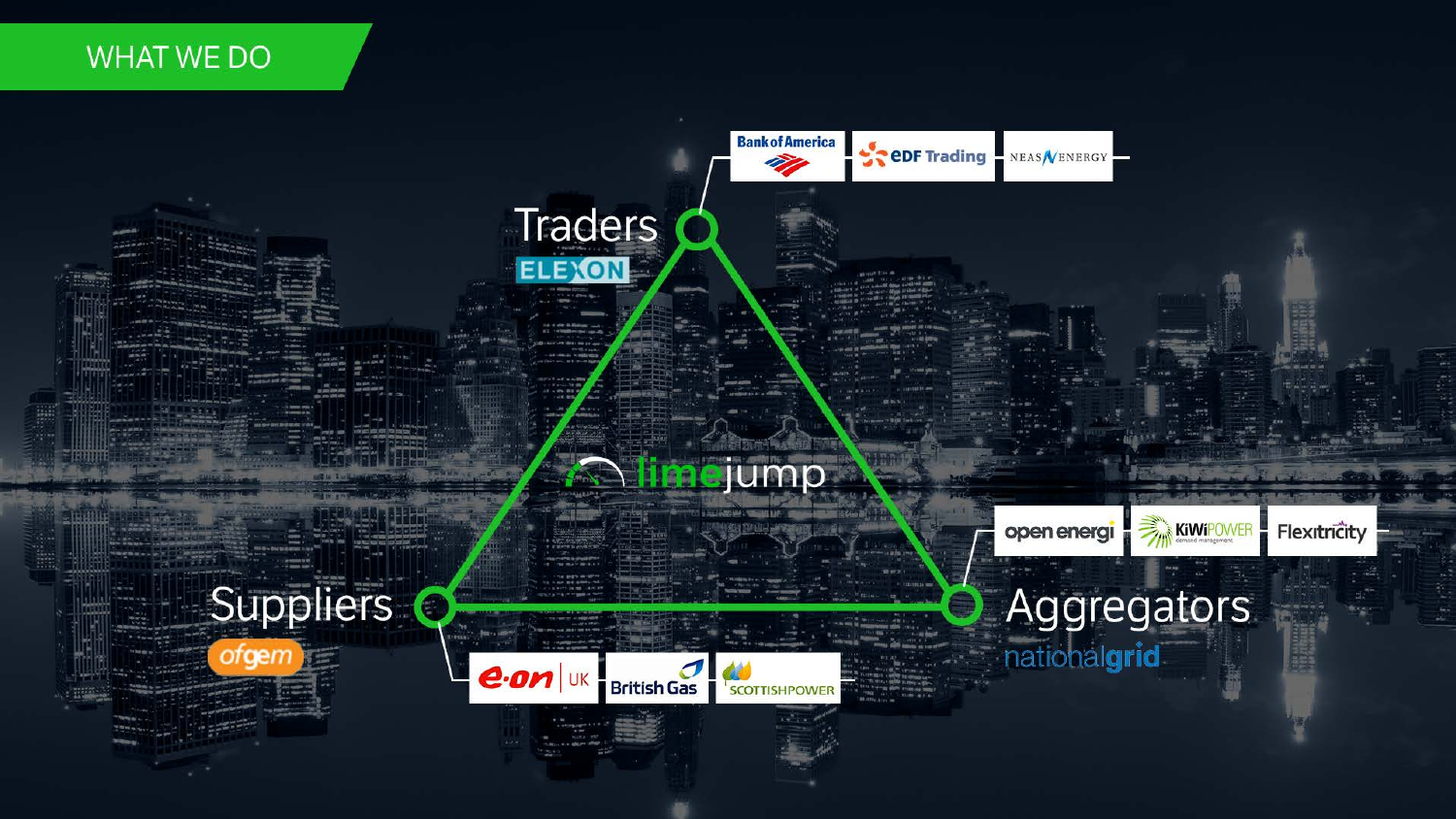### SNAPSHOT OF THE BUSINESS

## **150MW**<br>
Peak Power Purchase Capacity

CHP Capacity under Management

### **32** Employees

## **55,000**

Total number of Homes can be powered

**1,306**

**43.5MW** Battery Capacity

Total Number of Customer Sites

**120 MW** 

**Flexible Capacity** 

**95%** Carbon emissions saving **150.5GB**

Customer data processed a day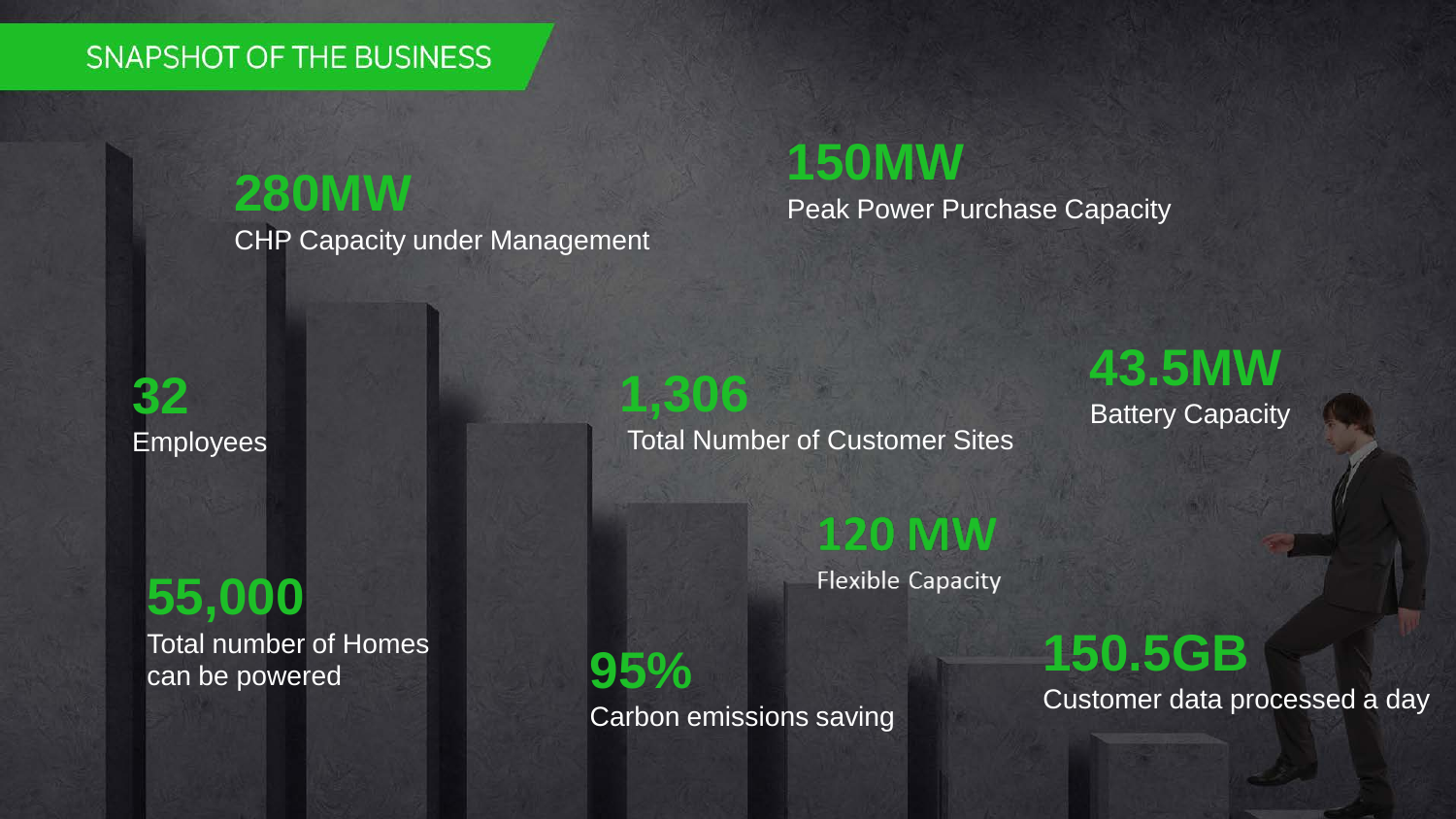### Virtual Power Plant (VPP)

**Through our technology we create and manage a network of distributed generators & businesses that we call a 'Virtual Power Plant'**



Limejump bids businesses and generators into National Grid's Demand Response Programme

VPPs pool small scale generators and businesses to behave like large power plants

ensure they get the best price for their energy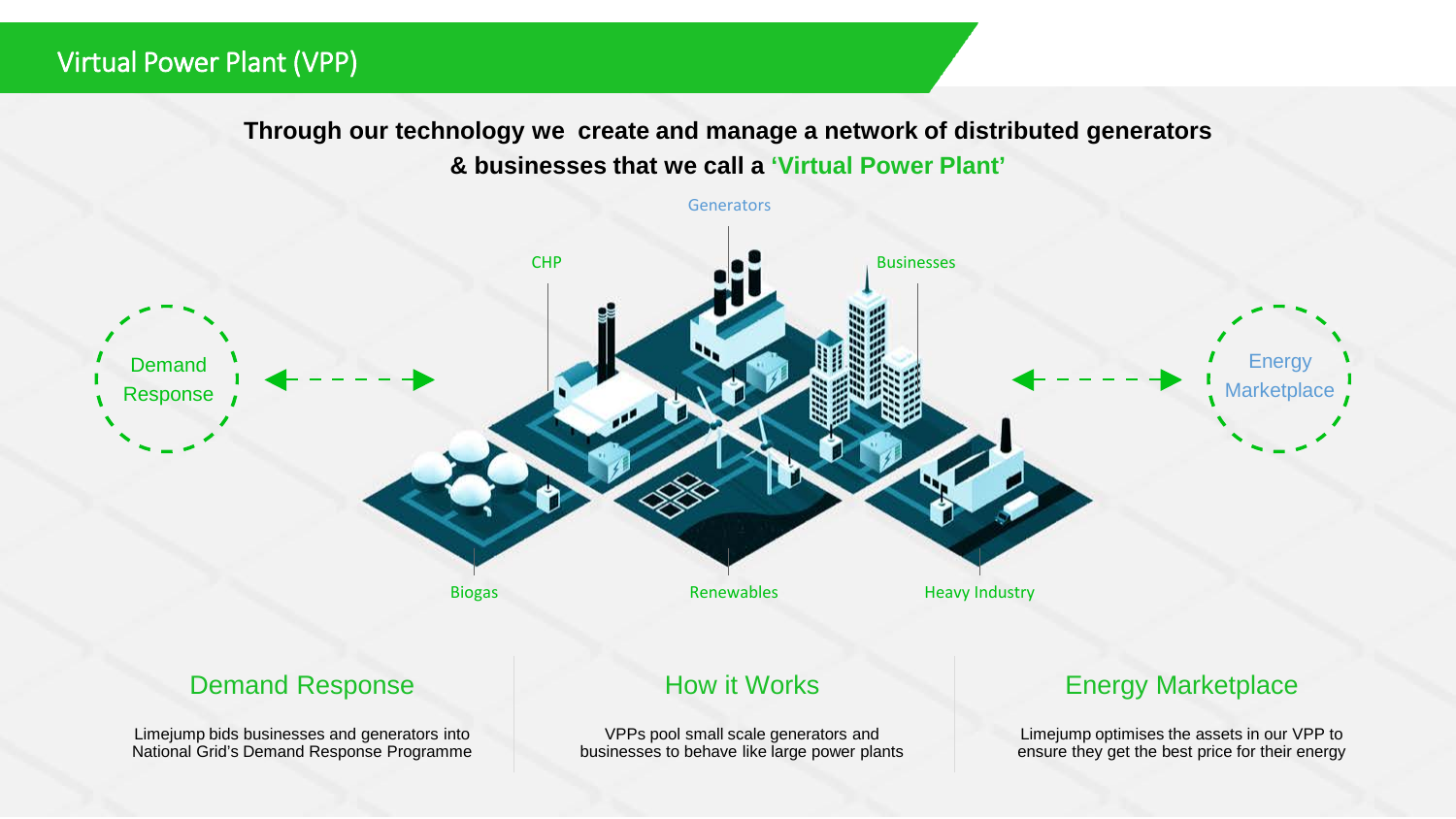### Flexibility Value by Speed of Response